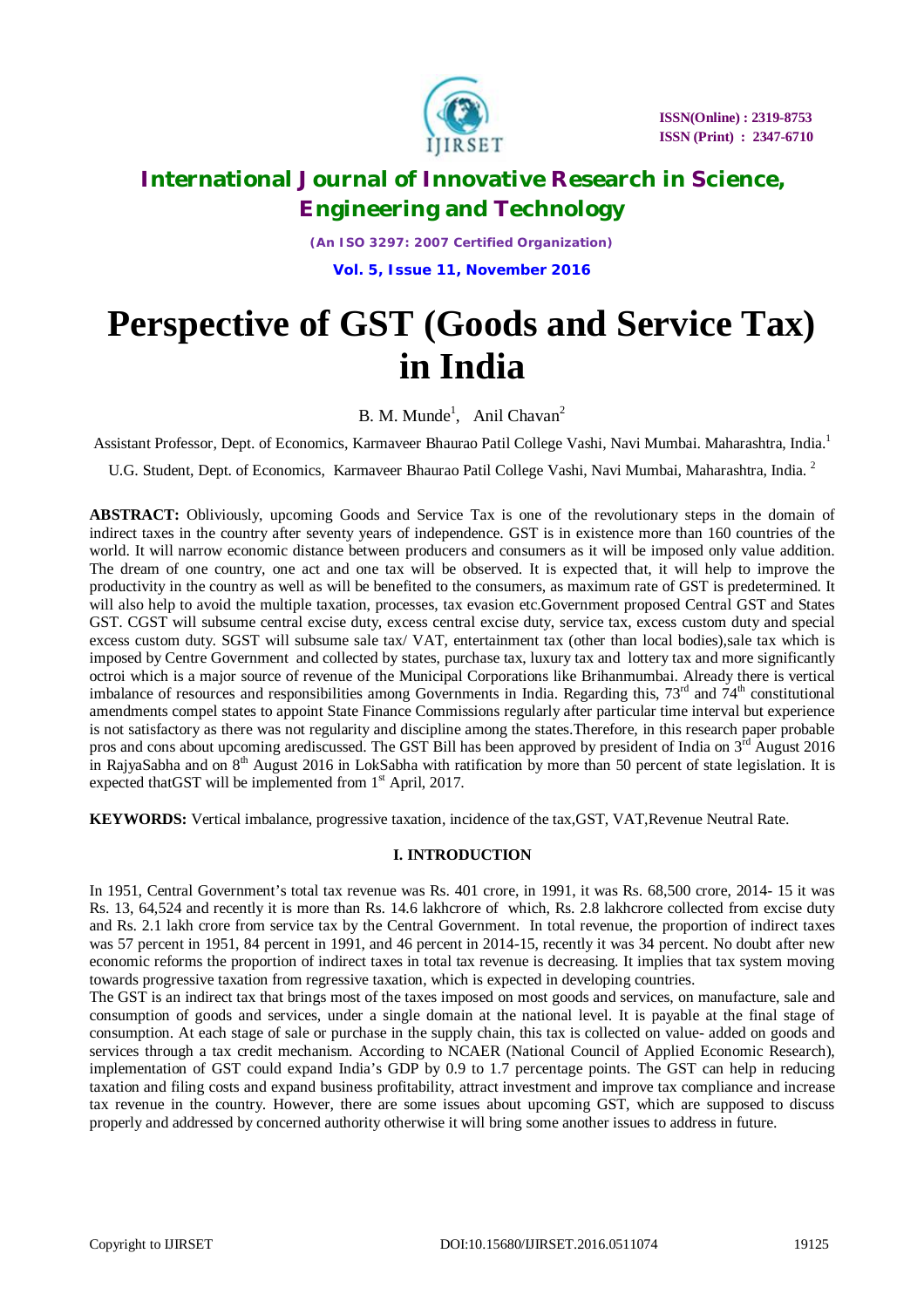

 **ISSN(Online) : 2319-8753 ISSN (Print) : 2347-6710**

## **International Journal of Innovative Research in Science, Engineering and Technology**

*(An ISO 3297: 2007 Certified Organization)*

**Vol. 5, Issue 11, November 2016**

### **II. OBJECTIVES OF THE STUDY**

- 1. To discuss pro and con of upcoming GST.
- 2. Accordingly make suggestion to minimises loopholes and make it more effective.

### **III. LITERATURE REVIEW**

GST is also referred as value added tax (VAT). It is a tax government collected at the final purchase consumption. However, according to Hooper and Smith (1997), GST is actually collected at various stages of the production process. Accordingly, there is output tax, a GST tax charges by the suppliers on taxable goods and services and input tax, a tax incurred by businesses on goods and services purchases. It is noted that GST is not a cost to the sellers and would not appear in financial statements as expenditure. Recently, the government initiative to introduce Goods and Services Tax (GST) has been a growing topic of interest in Malaysia. Despite the increasing popularity and success of GST implementation around the world (Hooper & Smith, 1997), Malaysian citizens are not entirely convinced with this new tax scheme. There are debates mainly centred on the advantages and disadvantages derived from the new tax initiative. As per as India is concerned AgogoMawuli (May 2014) studied, "Goods and Service Tax-An Appraisal" and found that GST is not good for low-income countries and does not provide broad based growth to poor countries. If still these countries want to implement GST then the rate of GST should be less than 10% for growth. Dr. R. Vasanthagopal (2011) studied,"GST in India: A Big Leap in the Indirect Taxation System" and concluded that switching to seamless GST from current complicated indirect tax system in India will be a positive step in booming Indian economy. Success of GST will lead to its acceptance by more than 130 countries in world and a new preferred form of indirect tax system in Asia also. Ehtisham Ahmed and SatyaPoddar (2009) studied, "Goods and Service Tax Reforms and Intergovernmental Consideration in India" and found that GST introduction will provide simple and transparent tax system with increase in output and productivity of economy in India. But the benefits of GST are critically dependent on rational design of GST.

### **IV. RESEARCH METHODOLOGY**

This research work is fully based on secondary data from various sources like reference books, articles from newspapers, research papers, talks in the parliament and various websites.

#### **V. ADVANTAGES OF GST**

Upcoming GST will bring following advantages to the country.

- 1. The GST will help to removing economic distortion and bring about common national market. The dream of one country, one act and onetax rate can be fulfilled.
- 2. It will help to make transparent and corruption free tax administration in two ways. First relates to the selfpolicing incentives inherent to value added tax. To claim input tax credit, each dealer has an incentive to request documentation from the dealer behind him in the value-added/tax chain. Provided the chain is not broken through wide ranging exemptions, especially on intermediate goods, this self-policing feature can work very powerfully in the GST. The second relates to the dual monitoring structure of the GST- one by the States and another by the Centre.
- 3. If upcoming GST bill might have well designed and tax rate is more than 'Revenue Neutral Rate' *(*RNR is the rate which neutralize revenue effect of state and central government due to change in tax system, means ,the rate of GST which will give at least the same level of revenue that is currently earned by state and central governments from indirect taxes is known as RNR) and tax base becomes more buoyant,then, resources available for the governments will be increase which can be used for poverty alleviation and development activities in the country and states.
- 4. As production cost will decrease which can support would support to increase export from our country.
- 5. This tax will facilitate "Make in India" by making one India. The current structure unmakes India, by fragmenting Indian markets along state lines. These distortions are caused by three features of the current system: the Central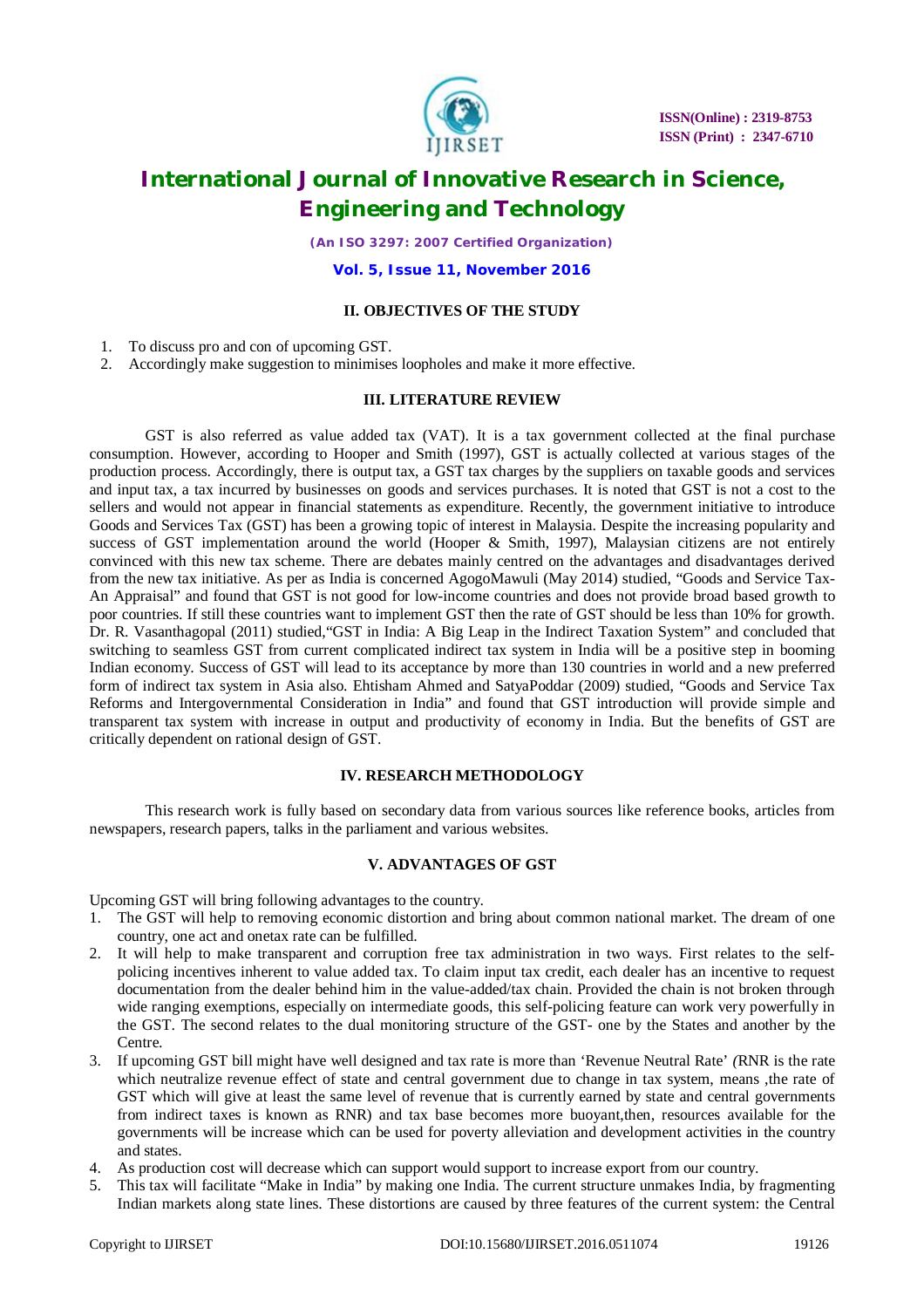

## **International Journal of Innovative Research in Science, Engineering and Technology**

*(An ISO 3297: 2007 Certified Organization)*

### **Vol. 5, Issue 11, November 2016**

Sales Tax on inter- State sales of goods; numerous intra- State taxes; and the extensive nature of countervailing duty exemptions that favours imports over domestic production. In

- 6. Onefellswoop; the GST would rectifyall these distortions: the GST wouldbe eliminated; most of the othertaxes would be subsumed into the GST; and because the GST would be applied in imports, the negative protection favouring imports and disfavouring domestic manufacturing would be eliminated.
- 7. As taxable sale limit is brought down i.e. only Rs. 10 lakh, it is expected that tax base will be comprehensive in the country. (It was 1.5 crore for excise duty). It will also diversify tax system and put equal burden on goods and services. These are the main advantages of upcoming GST.

### **VI. DISADVANTAGES OF GST**

Presently, more than 160 countries of the world have implemented GST. Regarding India, eminent economists are very optimistic about its positive effects on the economy. However, each country where GST was implemented experienced inflation for next 3 to 5 years. Some possible disadvantages of GST are as following:

- 1. Critics say that GST would affect negatively on the real estate market. It would add up to 8 percent to the cost of new homes and reduce demand by about 12 percent.
- 2. Some Economist says that CGST, SGST and IGST are nothing but new names for Central Excise/Service Tax, VAT and CST and hence GST brings nothing new for which we should cheer.
- 3. As GST brought small traders in the tax net, it will difficult to small traders to compete with strong / big traders. Their survival can become something difficult.
- 4. There is need of various expositions (Monthly, annually, total 37 expositions are required as per present situation) are complicated would difficult to the traders and at the same time I. T. infrastructural support with safety and reliability is required.
- 5. As GST is on purchasing/consumption, its revenue will goes to state in which article sold or service is rendered instead of produced. Means, state from which resources are used to produce goods will not receive tax revenue. For instance, Andrapradesh and Telangana are producing cement that is sold in other states of the country, they will get revenue.
- 6. As octroi or Local Body Tax is abolished, its monetary compensation for Urban Local Bodies should be done properly from the concern State Government. But, experience in our country is not satisfactory because even after 73<sup>rd</sup> and 74<sup>th</sup> constitutional amendments States are supposed to appoint State Finance Commissions. Nevertheless, all states have not appointed State Finance Commissions regularly. Therefore, Corporations like Brihanmumbai will loss the strong source of revenue.

### **VII. PROBABLE SOLUTIONS TO MINIMISE DISADVANTAGES OF GST**

Even though, GST is one of the revolutionary reforms about indirect taxes in the country after independence there are some possibilities that can effect on the public interest and the common predetermined objectives of the Governments**.** We should take care of following things:

- 1. GST should not increase the vertical imbalances of resources and responsibilities among governments, particularly for Urban Local Bodies. Hope, finance commissions will take sufficient care of it.
- 2. If GST led to regional imbalance of development, there should be legal provision to correct the same.
- 3. Reliable I. T. infrastructure, trained man power and tax payers attitude should be changed.
- 4. The definition of goods and services should be clear otherwise it would lead to conflicts.

### **VIII. CONCLUSION**

If GST committee would deal successfully with probable loopholes, GSTN ( Goods and Service Tax Network Company) which were incorporated on March 28, 2013 will make reliable, efficient and robust information technology backbone, tax payers will accept rigorously new changes and will be ready to be familiar with new techniques, GST